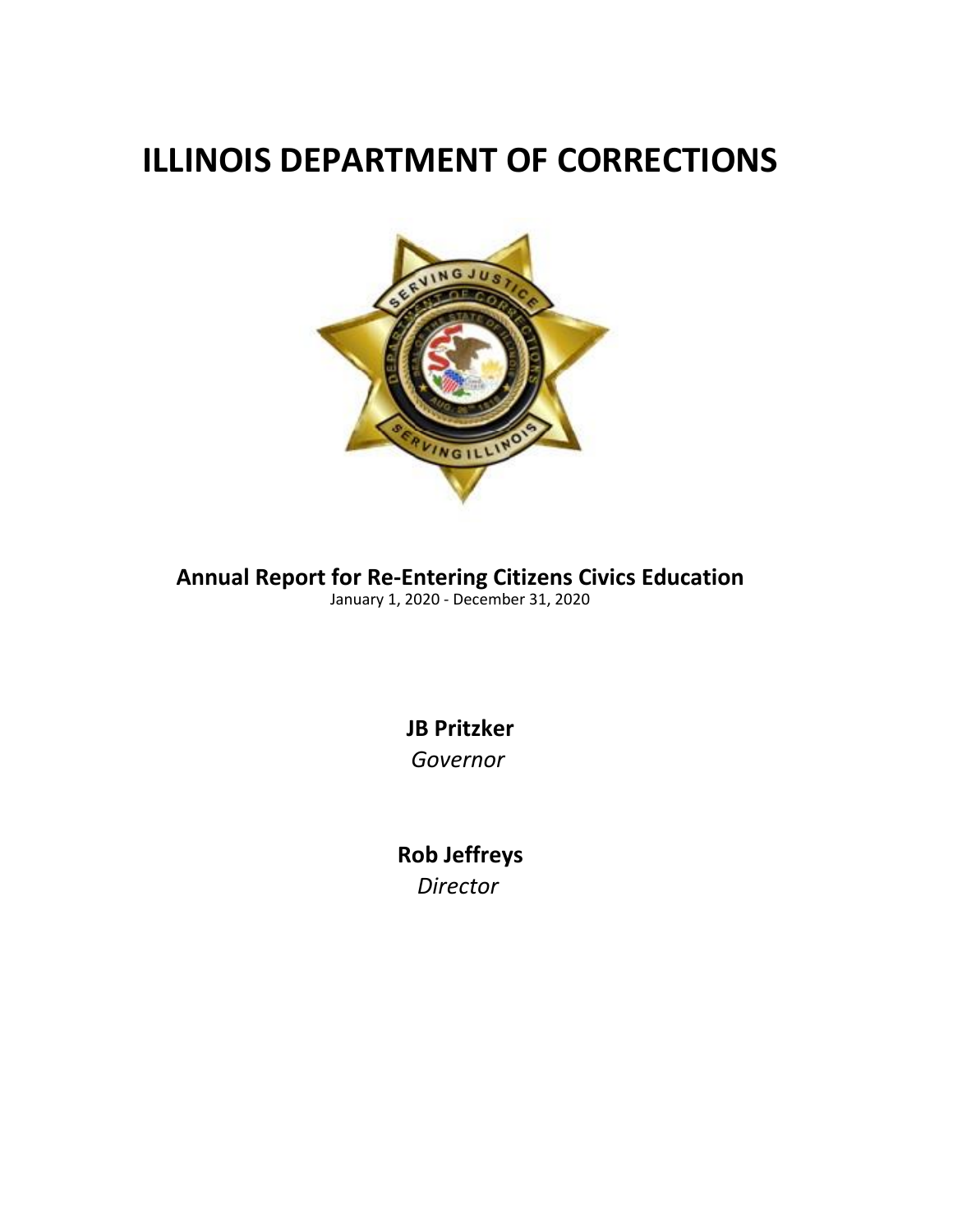

In accordance with the Unified Code of Corrections, Director Rob Jeffreys respectfully submits the following data regarding the peer-led Civics course administered at all correctional facilities.

The CY20 figures are a representation of participants and completers per Public Act 101-0441 effective January 1, 2020. Please note, due to COVID restrictions based on CDC recommendations, that began in March 2020, all in-person courses were suspended. During COVID protocols all individuals exiting an IDOC facility were given the Civics handbook containing course information prior to their release.

For the time period represented in this report; January 1, 2020 through December 31, 2020; there were 21,022 individuals that exited IDOC. Of those exits, 1,510 individuals were enrolled in the Civics course and 1,463 individuals had completed the course. It should be noted that individuals have the right to decline taking the course and/or receiving the handbook.

## Public Act 101-0441

- Sec. 40. Voter and civic education program monitoring enforcement.
- (b) Compliance with this Act shall be monitored by a report published annually by the Department. The reports must include:
	- (A) the number of re-entering citizens who enrolled in the program,
	- (B) the number of re-entering citizens who completed the program,
	- (C) the total numbers of individuals discharged segregated by institution.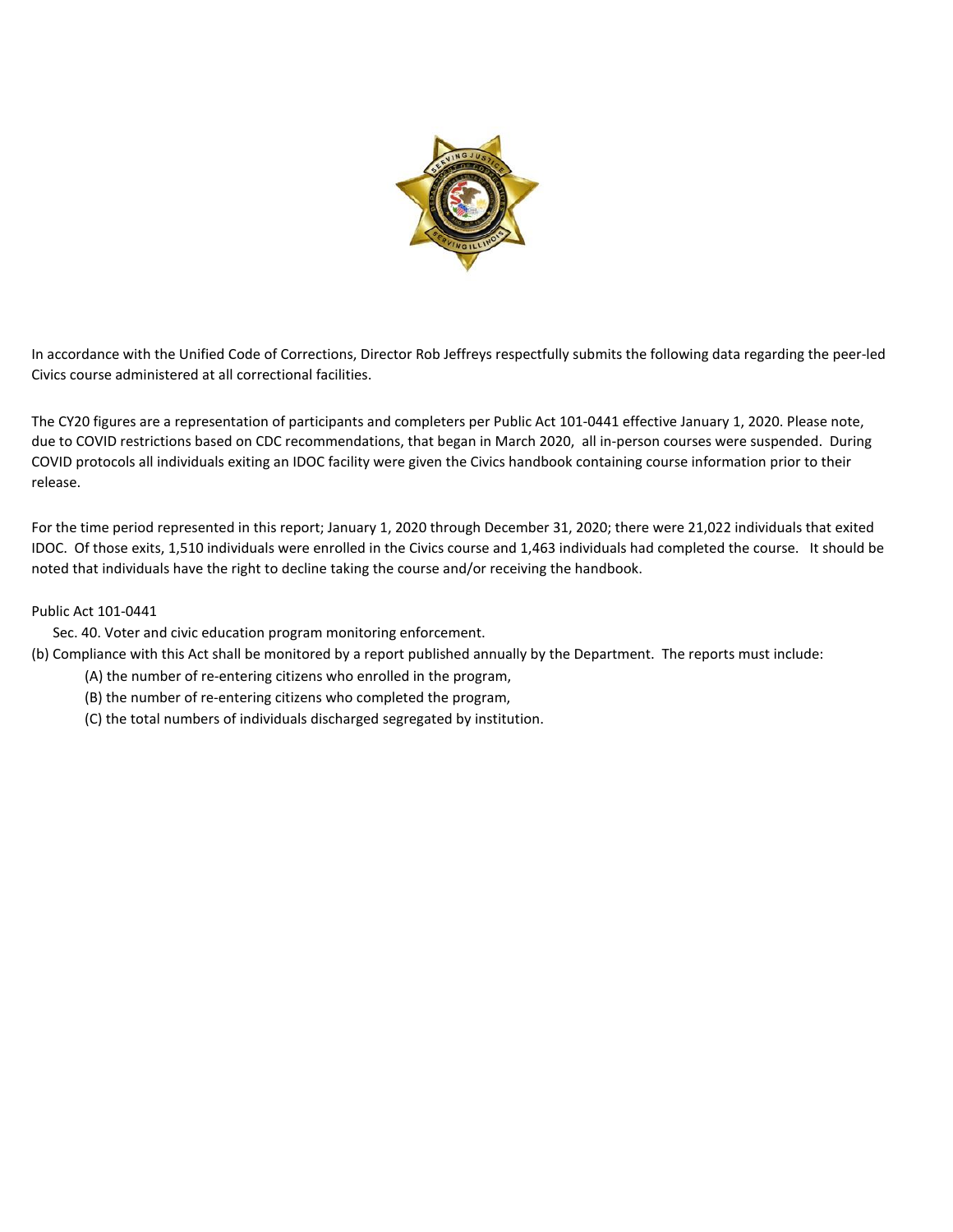## **Calendar Year 2020 ILLINOIS DEPARTMENT OF CORRECTIONS Annual Report for Re-Entering Citizens Civics Education**

| Institution                                        | <b>Peer-Led Civics</b> |                   | Total # of<br><b>Individuals</b>      | Total # of<br><b>Individuals</b> | Total # of<br><b>Individuals</b> |  |  |  |  |
|----------------------------------------------------|------------------------|-------------------|---------------------------------------|----------------------------------|----------------------------------|--|--|--|--|
|                                                    | <b>Enrollees</b>       | <b>Completers</b> | released to<br>Discharge <sup>1</sup> | released to<br>MSR <sup>2</sup>  | that Exited<br>IDOC <sup>3</sup> |  |  |  |  |
| <b>Maximum</b>                                     |                        |                   |                                       |                                  |                                  |  |  |  |  |
| <b>Menard Correctional Center</b>                  | 0                      | 0                 | 141                                   | 341                              | 482                              |  |  |  |  |
| <b>Pontiac Correctional Center</b>                 | 169                    | 169               | 57                                    | 224                              | 281                              |  |  |  |  |
| <b>Stateville Correctional Center</b>              | 51                     | 42                | 879                                   | 2,568                            | 3,447                            |  |  |  |  |
| <b>Medium</b>                                      |                        |                   |                                       |                                  |                                  |  |  |  |  |
| <b>Big Muddy River Correctional Center</b>         | 0                      | 0                 | 80                                    | 305                              | 385                              |  |  |  |  |
| Centralia Correctional Center                      | 0                      | 0                 | 90                                    | 442                              | 532                              |  |  |  |  |
| Danville Correctional Center                       | 144                    | 141               | 95                                    | 497                              | 592                              |  |  |  |  |
| <b>Graham Correctional Center</b>                  | 0                      | $\Omega$          | 130                                   | 652                              | 782                              |  |  |  |  |
| <b>Hill Correctional Center</b>                    | 54                     | 26                | 68                                    | 277                              | 345                              |  |  |  |  |
| Illinois River Correctional Center                 | 0                      | 0                 | 86                                    | 595                              | 681                              |  |  |  |  |
| <b>Lawrence Correctional Center</b>                | 0                      | 0                 | 119                                   | 470                              | 589                              |  |  |  |  |
| Pinckneyville Correctional Center                  | $\overline{2}$         | $\overline{2}$    | 154                                   | 654                              | 808                              |  |  |  |  |
| Shawnee Correctional Center                        | 0                      | 0                 | 135                                   | 696                              | 831                              |  |  |  |  |
| Sheridan Correctional Center                       | 0                      | 0                 | 6                                     | 878                              | 884                              |  |  |  |  |
| Western Illinois Correctional Center               | 523                    | 522               | 90                                    | 398                              | 488                              |  |  |  |  |
| Minimum                                            |                        |                   |                                       |                                  |                                  |  |  |  |  |
| Dixon Springs Impact Incarceration Program (co-ed) | 0                      | 0                 | 0                                     | 81                               | 81                               |  |  |  |  |
| DuQuoin Impact Incarceration Program               | 0                      | 0                 | 0                                     | 25                               | 25                               |  |  |  |  |
| <b>East Moline Correctional Center</b>             | 0                      | 0                 | 43                                    | 560                              | 603                              |  |  |  |  |
| Jacksonville Correctional Center                   | 17                     | 17                | 67                                    | 711                              | 778                              |  |  |  |  |
| <b>Lincoln Correctional Center</b>                 | 0                      | 0                 | 68                                    | 574                              | 642                              |  |  |  |  |
| Murphysboro Life Skills Reentry Center             | 0                      | 0                 | 0                                     | 86                               | 86                               |  |  |  |  |
| Robinson Correctional Center                       | 0                      | 0                 | 192                                   | 767                              | 959                              |  |  |  |  |
| Southwestern Illinois Correctional Center          | 0                      | 0                 | 1                                     | 336                              | 337                              |  |  |  |  |
| Taylorville Correctional Center                    | 0                      | 0                 | 68                                    | 403                              | 471                              |  |  |  |  |
| Vandalia Correctional Center                       | 0                      | 0                 | 95                                    | 1,136                            | 1,231                            |  |  |  |  |
| Vienna Correctional Center                         | 550                    | 544               | 52                                    | 446                              | 498                              |  |  |  |  |
| Female                                             |                        |                   |                                       |                                  |                                  |  |  |  |  |
| Decatur Correctional Center (minimum)              | 0                      | 0                 | 5                                     | 424                              | 429                              |  |  |  |  |
| Logan Correctional Center (multi)                  | 0                      | 0                 | 131                                   | 910                              | 1,041                            |  |  |  |  |
| <b>Multi</b>                                       |                        |                   |                                       |                                  |                                  |  |  |  |  |
| Dixon Correctional Center                          | 0                      | 0                 | 148                                   | 559                              | 707                              |  |  |  |  |
| <b>Joliet Treatment Center</b>                     | 0                      | 0                 | 17                                    | 62                               | 79                               |  |  |  |  |
| Kewanee Life Skills Reentry Center                 | $\pmb{0}$              | 0                 | 3                                     | 142                              | 145                              |  |  |  |  |